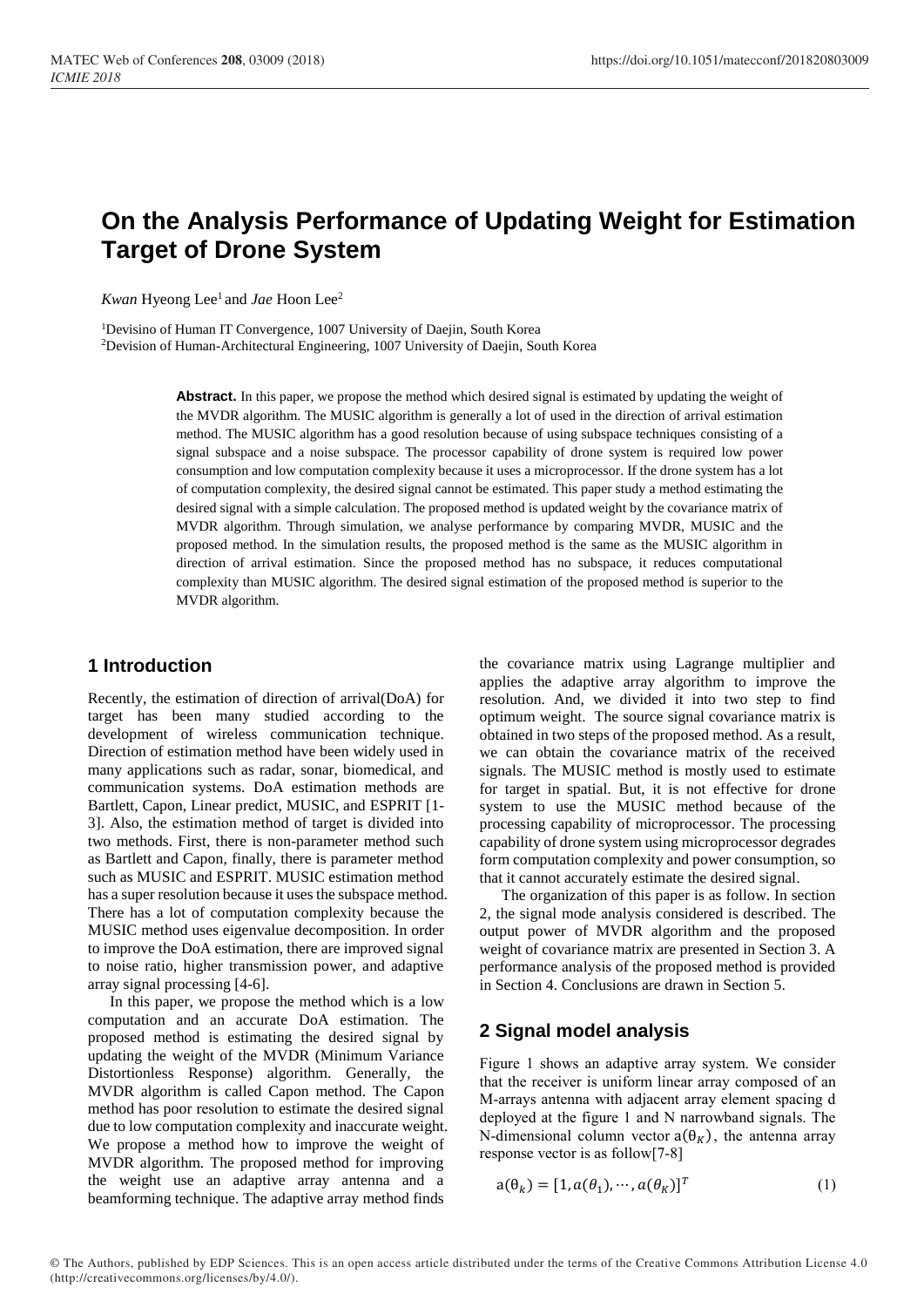Where  $a(\theta_k) = \exp(-\frac{j2\pi d \cos \theta_k}{\lambda})$  $\frac{\cos \theta_k}{\lambda}$ ). Bothd  $\lambda$  and  $k$  are the the weavelenght and incident signal on array antenna, respectively. Then, output signal of the array antenna is as follow

$$
X(t)=A\ s(t)+N(t)\tag{2}
$$

 $X(t)$ : the incident signal of the array antenna. *s(t)* : the source signal of the array antenna.  $N(t)$ : the noise signal of the array antenna.  $A = [a(\theta_1), a(\theta_2), \cdots, a(\theta_K)]$  : steering matrix

Where  $a(\theta)$  is steering vector corresponding to the direction of arrival of *k*th signal. The covariance matrix of the received signal vector on the array antenna can be written as follow

$$
R = E[X(t) XH(t)] = \frac{1}{L} \sum_{k=1}^{N} X(t) XH(t)
$$
 (3)

Where *L* is a number of snapshot.



**Fig 1.** Block diagram of the adaptive array system.

## **3 Covariance matrix of estimation signal**

#### **3.1. Output spectrum of MVDR Algorithm**

In this chapter, we discuss the MVDR algorithm for estimating the direction of arrival. Output signal of incident wave at receiver can be written as follow[9-11]

$$
X(t)=x(t)+N(t) \tag{4}
$$

where,  $x(t) = s(t)a(\theta)$ .  $a(\theta)$  and  $s(t)$  is called the array steering vector and the source signals on the array antenna, respectively. *N(t)* is a zero mean complex Gaussian random signal( $\sigma^2 I$ ).  $\sigma$  and *I* are a variance and unit matrix, respectively. Output signal is represented by multiplier of weight(W) and the receiver signal on array element. When the weight vector is  $1 \times N$ , output signal to minimize the variance of  $Y(t)$  in the noise can be written as follow

$$
Y_n = W^H X(t) \tag{5}
$$

In order to minimize output noise  $E[|Y_n|^2]$ , the constraint of no distortion can be written as follow

$$
Y_n = W(A R_s A^H + \sigma^2 I) W^H
$$
 (6)

Where  $R_s = E[s(t)s^H(t)]$  is a source signal correlation matrix. The constraint condition is as follow

$$
W^H a(\theta) = 1 \tag{7}
$$

The output noise power is can be as follow

$$
E[|Y_n|^2] = W^H E[X(t)X^H(t)]W
$$
\n(8)

Where  $()$ <sup>H</sup> is Hermit matrix. We would like to minimize the output noise power in subject to the constraint at the equation (7). The output power is as follow

$$
E[Y(t)] = E[X(t)] + E[N(t)] = E[s(t)] \tag{9}
$$

Let us assume that

$$
E[N(t)N^{*}(t)] = \begin{bmatrix} \sigma_{1} & 0 & \cdots & 0 \\ 0 & \sigma_{N} & \cdots & 0 \\ \vdots & \vdots & \ddots & \vdots \\ 0 & \cdots & \cdots & \sigma_{N} \end{bmatrix}
$$
(10)

| Output                                                                                                                                                                                                               |                                                                                                                                                                                                                                                                              |
|----------------------------------------------------------------------------------------------------------------------------------------------------------------------------------------------------------------------|------------------------------------------------------------------------------------------------------------------------------------------------------------------------------------------------------------------------------------------------------------------------------|
| $R = E[X(t) X^*(t)] = \sum_{k=1}^{N} s_k a_k a_k^* + \begin{bmatrix} \sigma_1 & 0 & \cdots & 0 \\ 0 & \sigma_N & \cdots & 0 \\ \vdots & \vdots & \ddots & \vdots \\ 0 & \cdots & \cdots & \sigma_N \end{bmatrix}$ \n |                                                                                                                                                                                                                                                                              |
| Weights                                                                                                                                                                                                              | \n $= [a_1, \cdots, a_N] \begin{bmatrix} s_1 & 0 & 0 & \cdots & \cdots & 0 \\ 0 & \ddots & \cdots & 0 & 0 & 0 \\ 0 & 0 & s_N & \cdots & \cdots & 0 \\ 0 & 0 & \cdots & \cdots & \ddots & 0 \end{bmatrix} \begin{bmatrix} a_1^* \\ a_2^* \\ \vdots \\ a_N^* \end{bmatrix}$ \n |

$$
= [a_1, \cdots, a_N] \begin{bmatrix} s_1 & 0 & 0 & \cdots & \cdots & 0 \\ 0 & \ddots & \cdots & 0 & 0 & 0 \\ 0 & 0 & s_N & \cdots & \cdots & 0 \\ 0 & \vdots & \vdots & \sigma_1 & \vdots & 0 \\ 0 & 0 & \cdots & \cdots & \ddots & 0 \\ 0 & 0 & \cdots & 0 & \cdots & \sigma_N \end{bmatrix} \begin{bmatrix} a_1^* \\ a_2^* \\ \vdots \\ a_N^* \end{bmatrix}
$$
 (12)

We find it the solution minimizing the variance of the output signal by using a Lagrange multiplier. The solution can be as follow

$$
S \triangleq W^H(t)R W + \lambda(t) [W^H a(\theta) - 1] +
$$

$$
\lambda^*(t) [a(\theta)W - 1]
$$
(13)

Taking the gradient with respect to  $W<sup>H</sup>$  in equation(14) as follow

$$
W_{op}^H = -\lambda(t) a^H(\Theta) R^{-1}
$$
 (14)

Substituting equation(13) into equation(7) to find  $\lambda(t)$ , which give by

$$
\lambda(t) = -[a^H(\theta)R^{-1}(t)a(\theta)]^{-1}
$$
 (15)

Thus, optimum weight can be written as follow

$$
W_{op}^H(t) = B(\theta) a^H(\theta) R^{-1}
$$
 (16)

Where

$$
B(\theta) = [a^H(\theta)R^{-1}a(\theta)]^{-1} \tag{17}
$$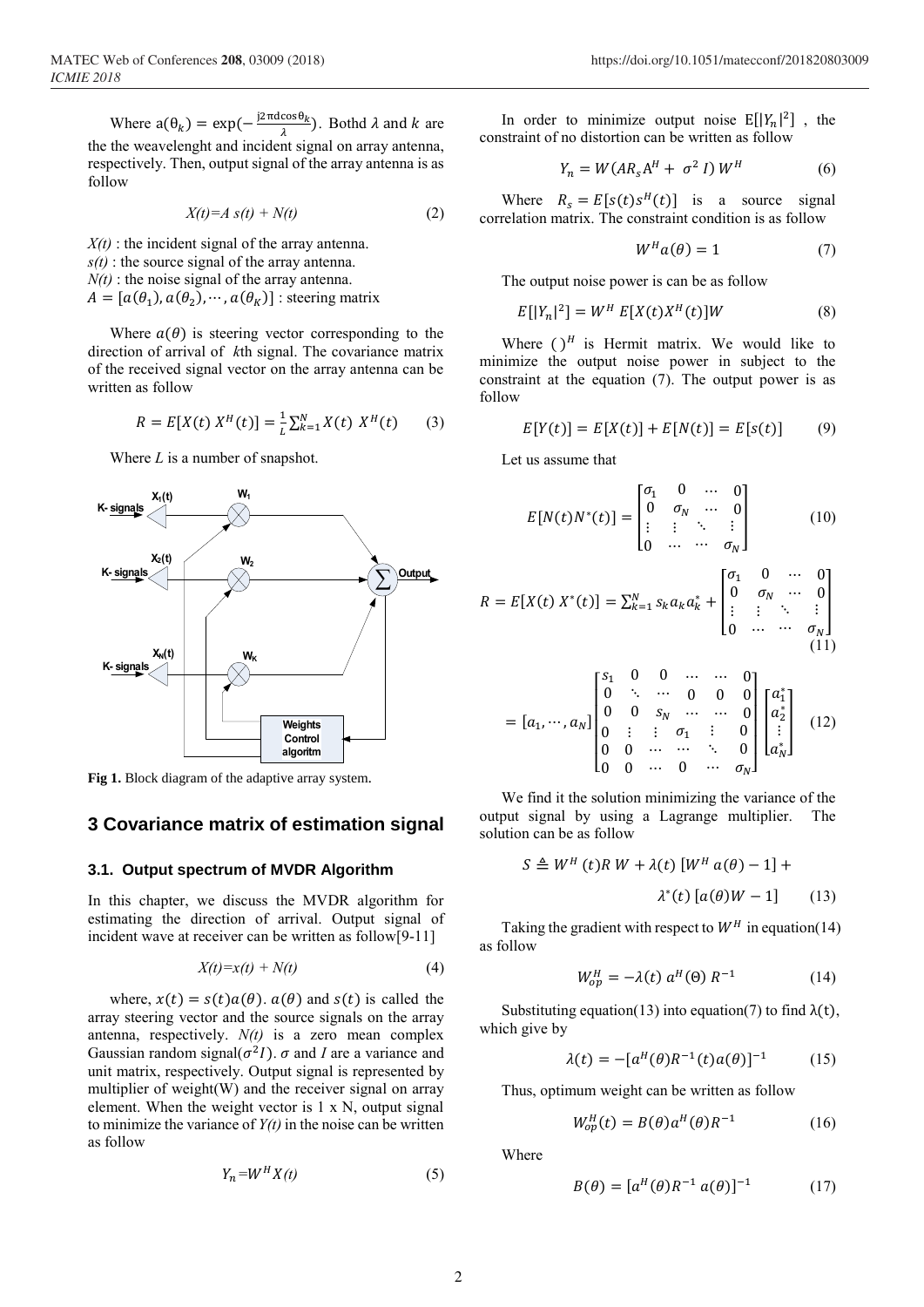The equeation(16) is called the MVDR algorithm. Array output power is as follow

$$
P_{MVDR} = \frac{1}{a^H(\theta) R^{-1} a(\theta)} \tag{18}
$$

#### **3.2 Proposed covariance matrix in mutual coupling**

We consider that all signals of the receiving on array antennas are coherent. Source signal of each array antenna are amplitude and phase delayed due to multipath. First array antenna is reference signal. In the case of  $s_k$  ( $k =$  $1,2,\dots, K$ )narrowband sources, Replicas of the first array antenna source signal can be as follow

$$
s_k(t) = h s_1(t) \tag{19}
$$

Where *h* represents the complex attenuation of the *k*th signal with respect to the first signal. The signal correlation matrix is as follow

$$
R_s = H H^H \tag{20}
$$

Where  $H = [h_1, h_2, \cdots, h_K]^T$ . We have to remove the effects of mutual coupling before estimating desired signals because it is impossible to estimate desired direction of arrival signals. We have the following steps:

Step 1. eigenvalue decomposition of  $R_s$  can be written as follow

$$
R_s = u_s \lambda_s u_s^H + u_c \lambda_c u_c^H \tag{21}
$$

Where  $u$  is  $M \times 1$  eigenvector corresponding to the largest eigenvalue, and  $u$  is eigenvector corresponding to the smallest eigenvalue by  $M - 1$ . According to subspace method, we have as follow

$$
A \cdot H = b \ C^{-1} \, u_s \, \perp \text{span} \{ \, C^{-1} \, u_c \} \tag{22}
$$

Where *b* and *C* are constant and mutual coupling matrix, respectivly. Mutual coupling matrix is as follow

$$
C = \begin{bmatrix} 1 & c_1 & \cdots & c_m & \cdots & 0 \\ c_1 & 1 & c_1 & \cdots & \ddots & 0 \\ \vdots & c_1 & 1 & \ddots & \cdots & c_m \\ c_m & \cdots & \ddots & \ddots & c_1 & \vdots \\ 0 & \ddots & \cdots & \ddots & 1 & c_1 \\ 0 & 0 & c_m & \cdots & c_1 & 1 \end{bmatrix}
$$
 (23)

Step 2. Reconstruct the covariance matrix of the array output is as follow

$$
R_s = b C^{-1} u_s u_s^H C^H b^H
$$
 (24)

Spatial smoothing is represented from subarray method which the nature array is divided uniform overlapping subarray.

## **4 Simulation & performance analysis**

In this chapter, we analyse the performance to compare classical direction of arrival method with the proposed method. The classical method used which is MVDR and MUSCI. With the simulation condition, Snapshot, SNR, and targets were 100times, 10dB, and objects 2, respectively. Figure 2 shows the angle estimated by the MVDR algorithm using 9 array elements, and the desired signal estimate at (-20°, 20°). In figure 2, the desired signal of two targets is estimated accurately at (-20°, 20°). Figure 3 shows the angle estimated by the MVDR algorithm with 6 array elements, and the desired signal estimate at  $(-5^{\circ})$ , 5 o ) as two targets. In figure 3, the desired signals could not be estimated accurately at  $(-5^\circ, 5^\circ)$ . The desired signal estimation in figure 3 represent one signal at  $(0^{\circ})$ . Figure 4 shows the angle estimated by the MUSIC algorithm with 6 array elements, and the desired signal estimate at  $(-5^{\circ}, 5^{\circ})$ . In figure 4, the desired signals of two targets could were estimated accurately at  $(-5^{\circ}, 5^{\circ})$ . Figure 5 shows the angle estimated by the proposed method with 6 array elements, and the desired signal estimate at  $(-5^{\circ}, 5^{\circ})$ . In figure 5, the desired signals of two targets were estimated accurately at  $(-5^\circ, 5^\circ)$ .



Fig 2. Angle of estimation (-20°, 20°) of the MVDR algorithm SNR=10dB, array element=9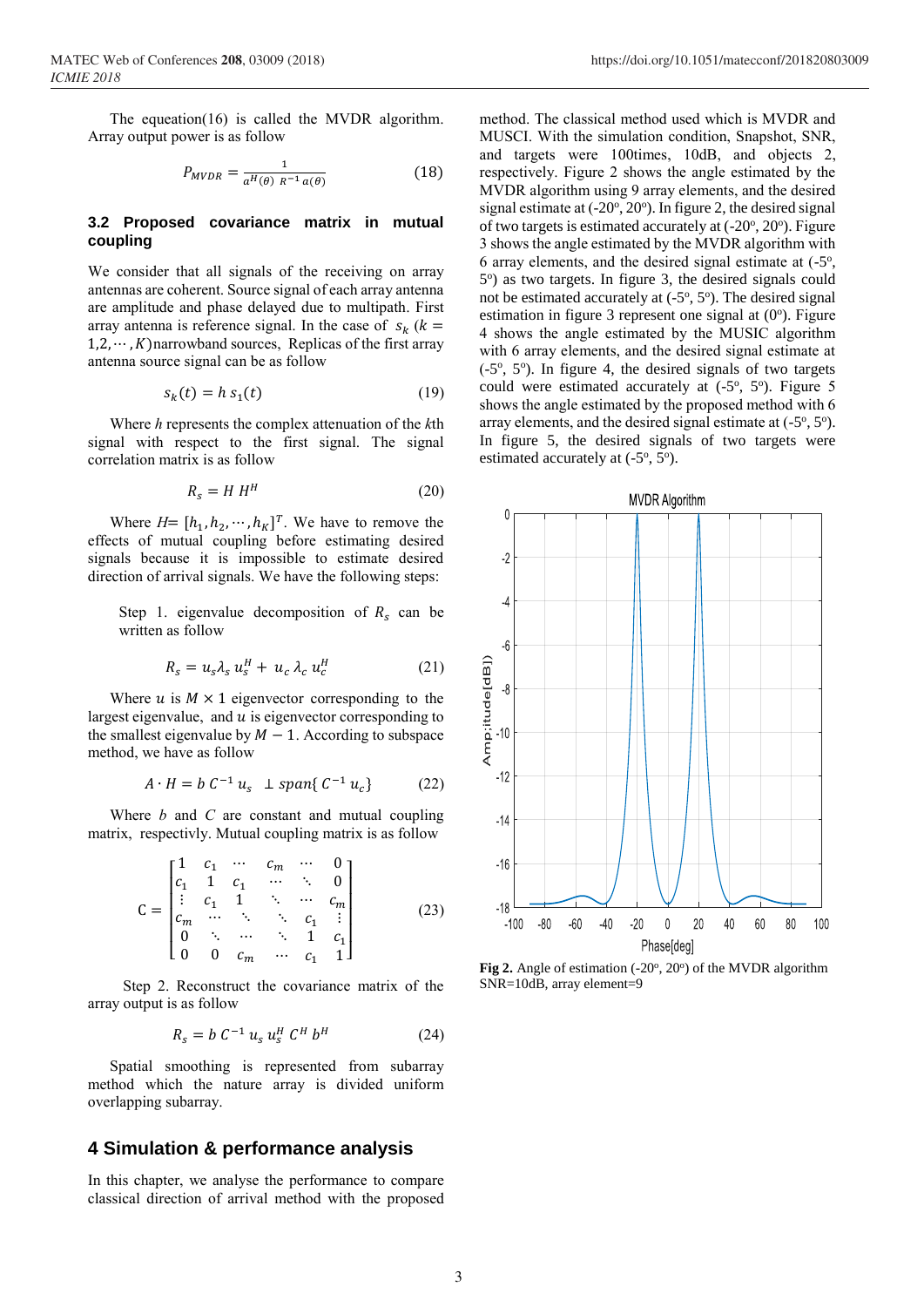

Fig 3. Angle of estimation  $(-5^\circ, 5^\circ)$  of the MVDR algorithm, SNR=10dB, array element=6



Fig 4. Angle of estimation  $(-5^\circ, 5^\circ)$  of the MUSIC algorithm, SNR=10dB, array element=6



Fig 5. Angle of estimation  $(-5^\circ, 5^\circ)$  of the proposed algorithm, SNR=10dB, array element=6

## **5 Conclusion**

In this paper, we studied the proposed method to accurately estimation the desired signal with the modified MVDR algorithm. The proposed method is to estimate the direction of arrival by updated weight. First, we studied the MVDR algorithm to obtain the weight. Second, the obtained weight is updated by covariance matrix. Final, the covariance matrix is obtained by the mutual coupling matrix of Toeplitz matrix. In simulation, the classical MVDR algorithm have a poor resolution. Comparing figure 4 and figure 5, the resolution of the proposed method is the same as the MUSIC algorithm. The proposed method has much better resolution than the convention MVDR algorithm. Since the proposed has no subspace, the calculation complexity decreases than the MUSIC algorithm. The proposed method is suitable for the drone system using microprocessors to detection others targets.

## **Acknowledgment**

This work was supported by the National Research Foundation of Korea grant funded by the Korea government (NRF-2017R1D1A1B03032556).

### **References**

- 1. Harry L. Van Trees*, Optimum array processing* (John Wiley&Sons,2002)
- 2. S. Unnikrishna Pillai, *Array signal processing* (Springer-Verlag , 1989)